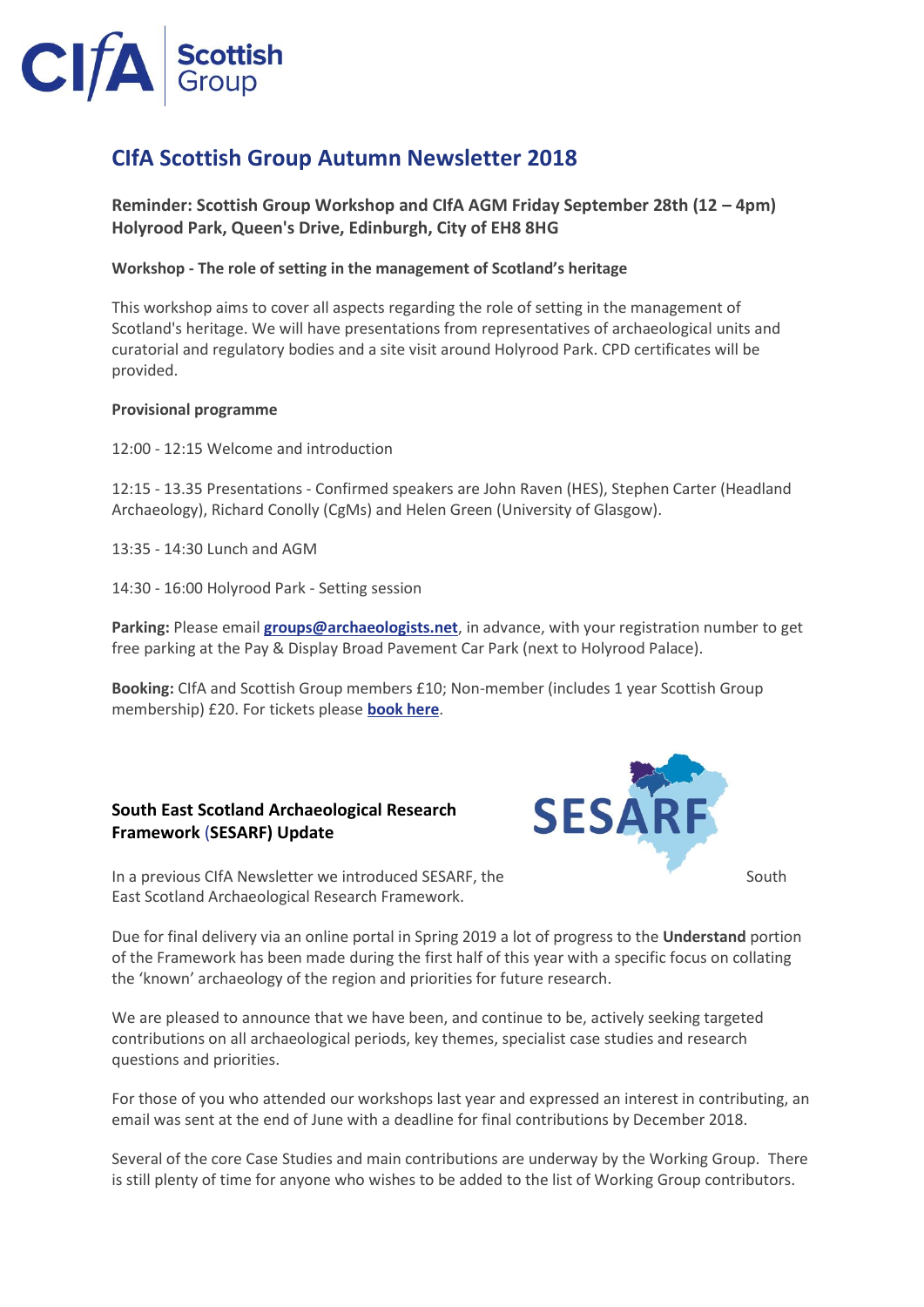

We are now focusing our attention on the other themes of the research framework: **Value and Protect**. Workshops to support these elements will be planned and delivered within the next 6 months.

Beta-testing of the research framework portal is also in full swing and will deliver an integrated resource with other research frameworks and repositories across the UK and internationally.

## **Please get in touch with the SESARF project via our [dedicated email address](mailto:sesarf@wessexarch.co.uk) for the latest news, information and upcoming workshops**.

SESARF has been under development by SESAP (South East Scotland Archaeology Partnership) and Wessex Archaeology since June 2017. The Regional Research Framework (RRF) will cover the council areas of Edinburgh, Midlothian, East Lothian and The Scottish Borders and is being funded by the Society of Antiquaries for Scotland supported by a grant from Historic Environment Scotland. The RRF is formed around three key themes of **Understand, Value and Protect** and is continuing to be developed throughout 2018 with a wide range of stakeholders.

# **Training**

# **Skills development update!**

Cara Jones ACIfA, Chartered Institute for Archaeologists

Through funding from Historic Environment Scotland, CIfA has had an active 18 months in Scotland completing a rapid review of skill gaps and losses within the Scottish Archaeology sector. Utilising existing data sets on skill gaps, and through a series of interviews with industry leaders, CIfA identified that the majority of early career archaeologists were not industry ready and at times of peak development, it was challenging for employers to find staff with the right skills and experience. More about the review can be **[seen here](http://www.youtube.com/watch?v=57GyUIQNJG4&index=5&list=PLjP3TtHXSFfXQszuHOjdVdefi-TxLnKIQ&t=0s)** in a paper I gave during an **[archaeological skills and](https://blog.historicenvironment.scot/2018/04/a-career-in-ruins/)  [training in Scotland](https://blog.historicenvironment.scot/2018/04/a-career-in-ruins/)** discussion day in March 2018.

We identified that the sector needed to rethink training strategies for early career archaeologists and explore new entry routes into the profession, actions which could also help alleviate workforce pressures and increase diversity within the heritage sector. It is a great time to think about how we train our future and current archaeologists – there are a number of initiatives supported by Scottish Government (like the Apprenticeship schemes) which the heritage sector could be utilising. Looking to our sector, heritage developments are being driven forward strategically through Our Place in Time and the Archaeology Strategy, both of which are providing focused funding to act on required actions identified within the individual delivery plans.

Since completing the rapid study, CIfA received continued funding from HES to support and coordinate potential initiatives identified by the review. Following a meeting with industry leaders in July 2018, an Archaeology Skills Development Panel has been created which will guide the development of a college-based course (led by the Society of Antiquaries of Scotland); the development of a new qualification (accredited by SQA which will focus on entry level field archaeology skills); and explore the potential to develop a modern apprenticeship for an archaeological technician/site assistant role. We have head start with an apprenticeship scheme due to the work completed in England by the **[English Heritage Trailblazer scheme](https://historicengland.org.uk/services-skills/training-skills/work-based-training/heritage-apprenticeships/)**. While any initiative will need to be fit for purpose within a Scottish context, the Panel agree that the key skills and knowledge identified by the Trailblazer initiative as essential characteristics for an entry level role in Scotland. If you have any thoughts about this process or would like to be involved, please **[get in](mailto:cara.jones@archaeologists.net)  [touch with me](mailto:cara.jones@archaeologists.net)** (Cara!).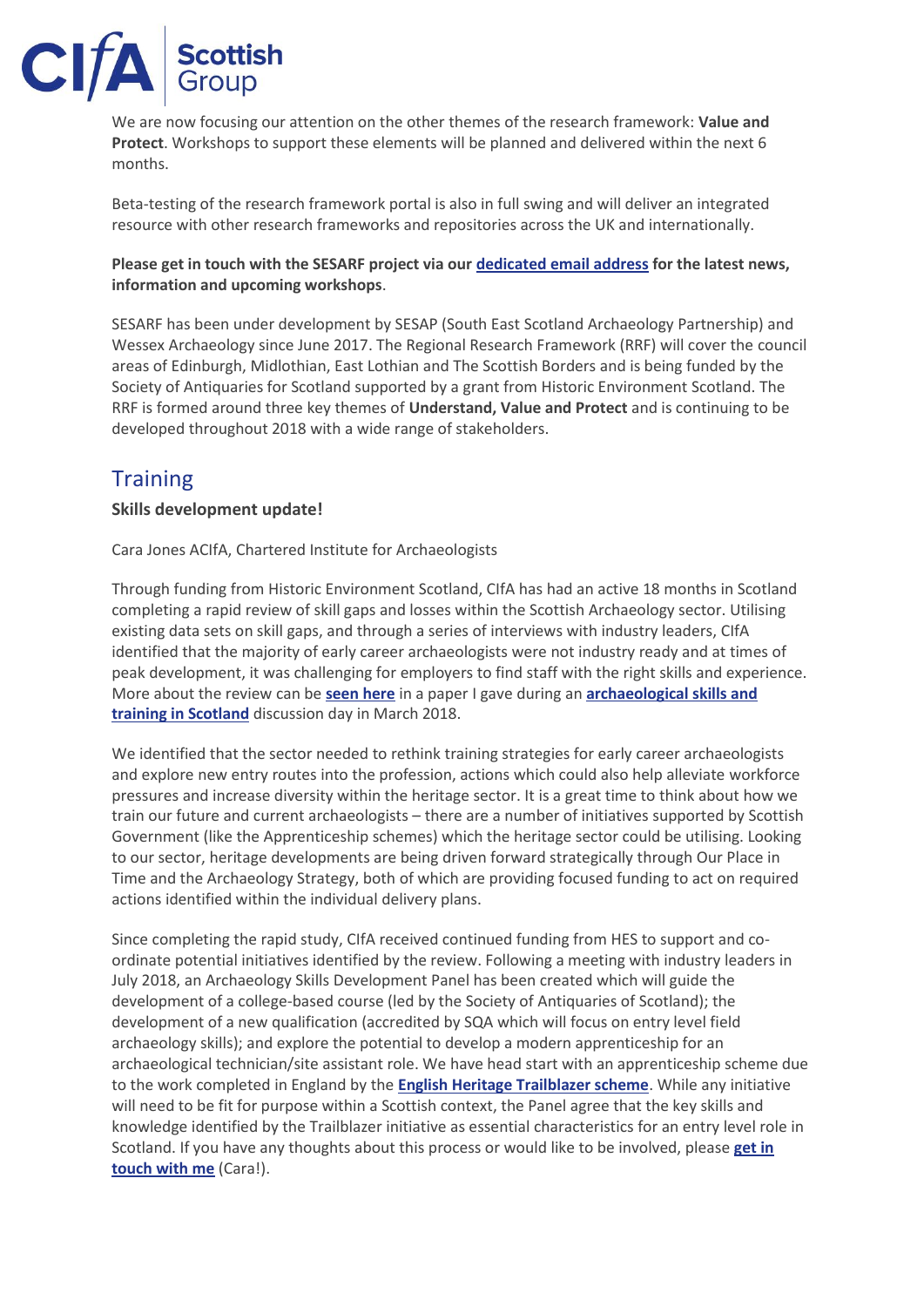

# Upcoming Training Workshops – Save the Date!

# **Asbestos awareness training, delivered by RSK**

Thursday 11 October, RSK offices (65 Sussex Street, Glasgow, G41 1DX)

Due to popular demand, we are running this workshop again, this time in Glasgow. The aim of the course is to provide awareness and develop knowledge of the hazards and risks posed by asbestos containing materials (ACMs), in order that employees can conduct work safely.

### **Introduction to artefacts, delivered by National Museums Scotland**

Thursday 1 November 2018, The National Museums Collection Centre (Granton, Edinburgh, EH5 1JA)

Delivered by the National Museum of Scotland's, this workshop will introduce attendees to basic artefact recognition and key principles for first aid for finds. The workshop will include a tour of the collection centre and highlight the accession process within the National Museum of Scotland.

**Bookings for both these events will be open shortly, [email Cara](mailto:cara.jones@archaeologists.net) for more information.**

# Members' News

## **Sick Picts from the May Island Monastery: Disease and Healthcare in Early Medieval Scotland Wednesday 3 October 10.30am**



Peter Yeoman is giving a lecture in the Edinburgh Museums Lauristo[n Castle](https://www.edinburghmuseums.org.uk/whats-on/lauriston-castle-lecture-series)  [lecture series](https://www.edinburghmuseums.org.uk/whats-on/lauriston-castle-lecture-series) Supported by Archaeology Scotland.

Please note that booking is required and there will be an entrance charge

Early medieval burials under excavation on the May Island (© Peter Yeoman)

**Scotland's Archaeological Periods and Ages (ScAPA) – Can you help?**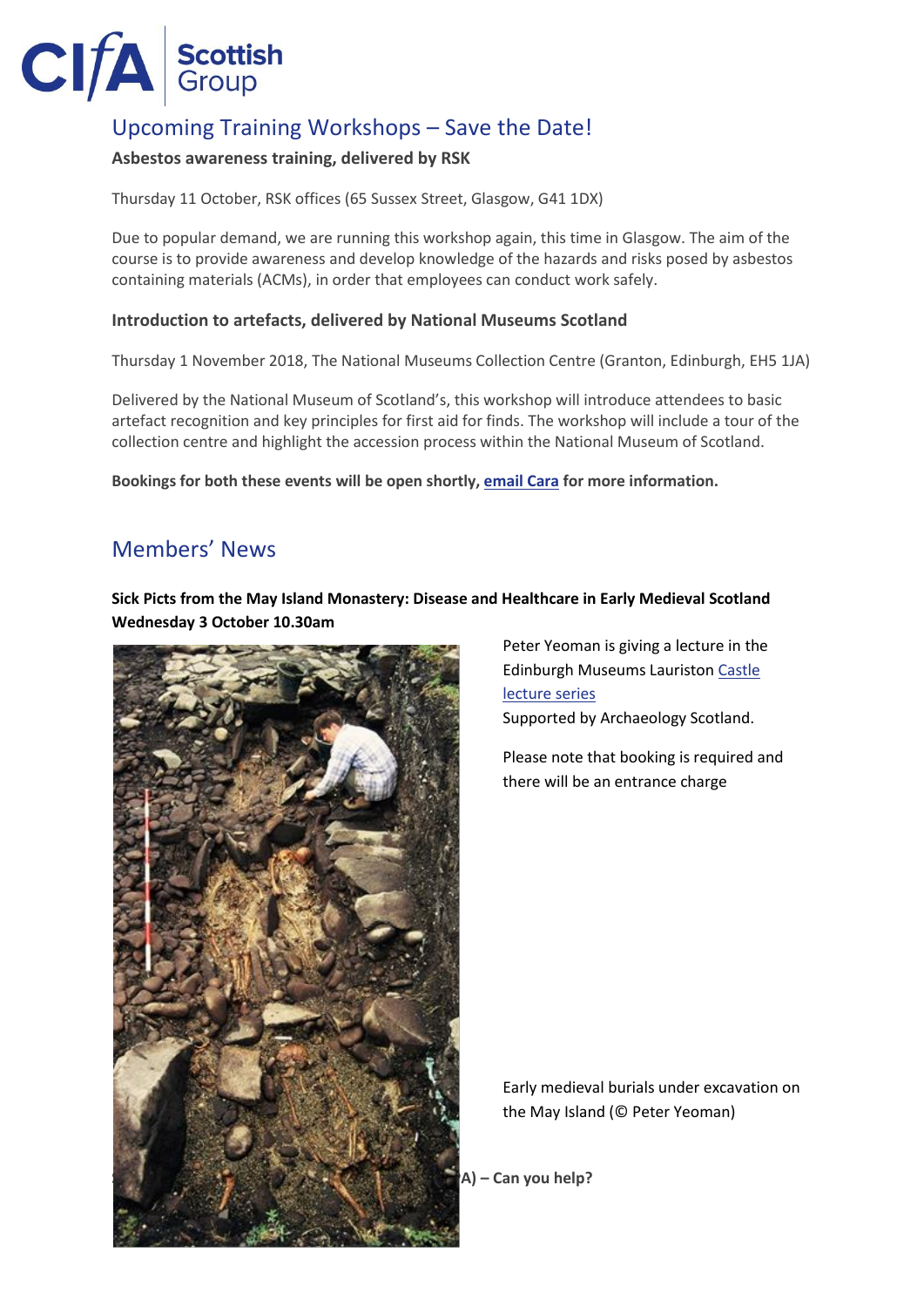

Peter McKeague MCIfA, Historic Environment Scotland and Helen Spencer, ScARF

There is currently no single agreed list of Scottish periods for use in consistently indexing cultural heritage datasets of artefacts, monuments and sites. Such lists do exist in England and other countries and there is a need for initiatives to provide a possible way forward.

Along with our published monument thesaurus, a consistent use of period labels, and an understanding of when they apply in each part of the country, is primarily important in terms of

- a common understanding of what we mean by the labels
- allowing people to find the relevant records

· better indexing of information reported through **[OASIS](https://oasis.ac.uk/pages/wiki/Main)** and **[Discovery and Excavation in](https://des.rcahms.gov.uk/)  [Scotland](https://des.rcahms.gov.uk/)**

helping ensure the regional research frameworks are informed with the latest research reported through OASIS.

Recent work by the Historic Environment Scotland and the University of South Wales has created a list of Period labels. The draft list may be referenced online, through **[Heritagedata.org](http://heritagedata.org/live/schemes/scapa.html)**. At the moment we have borrowed the scope notes – short summary explanations of what each term means - that help users understand how to use each term but we feel that the Scottish archaeological community could help make these notes more meaningful

We want to get away from simple statements like:

Neolithic: The New Stone Age, this period follows on from the Palaeolithic and the Mesolithic and is itself succeeded by the Bronze Age. This period is characterised by the practice of a farming economy and extensive monumental constructions.

Late Neolithic: The third and latest subdivision of the Neolithic or New Stone Age.

and move towards statements more like:

The Neolithic, or New Stone Age, sees the transition from hunter gatherer to farming economies. Monumental architecture, including chambered cairns, develops. Pottery is first used and stone tool technologies become more sophisticated.

One way to refine existing statements is to let those who use them suggest changes, the scope notes draft can be **[found here](https://www.scottishheritagehub.com/content/scapa)** on the ScARF website so that those interested can read them and return comments. Download the Scope notes as a **[Word File here](https://www.scottishheritagehub.com/sites/default/files/u13/ScAPA%20archaeological%20periods%20definitions%20for%20ScARF.docx)**.

#### **Comments can be returned to [Peter McKeague](mailto:peter.mckeague@hes.scot) by Friday 20 October 2018**

#### **Re-Discovering Holyrood Park's WWI History**

Stefan Sagrott ACIfA, Archaeologist, Cultural Resources Team, Historic Environment Scotland

Holyrood Park is a large Royal park in central Edinburgh. It was first established in the 16th century and is regarded as an important recreational resource within the city and it is also a nationally significant cultural and natural heritage resource.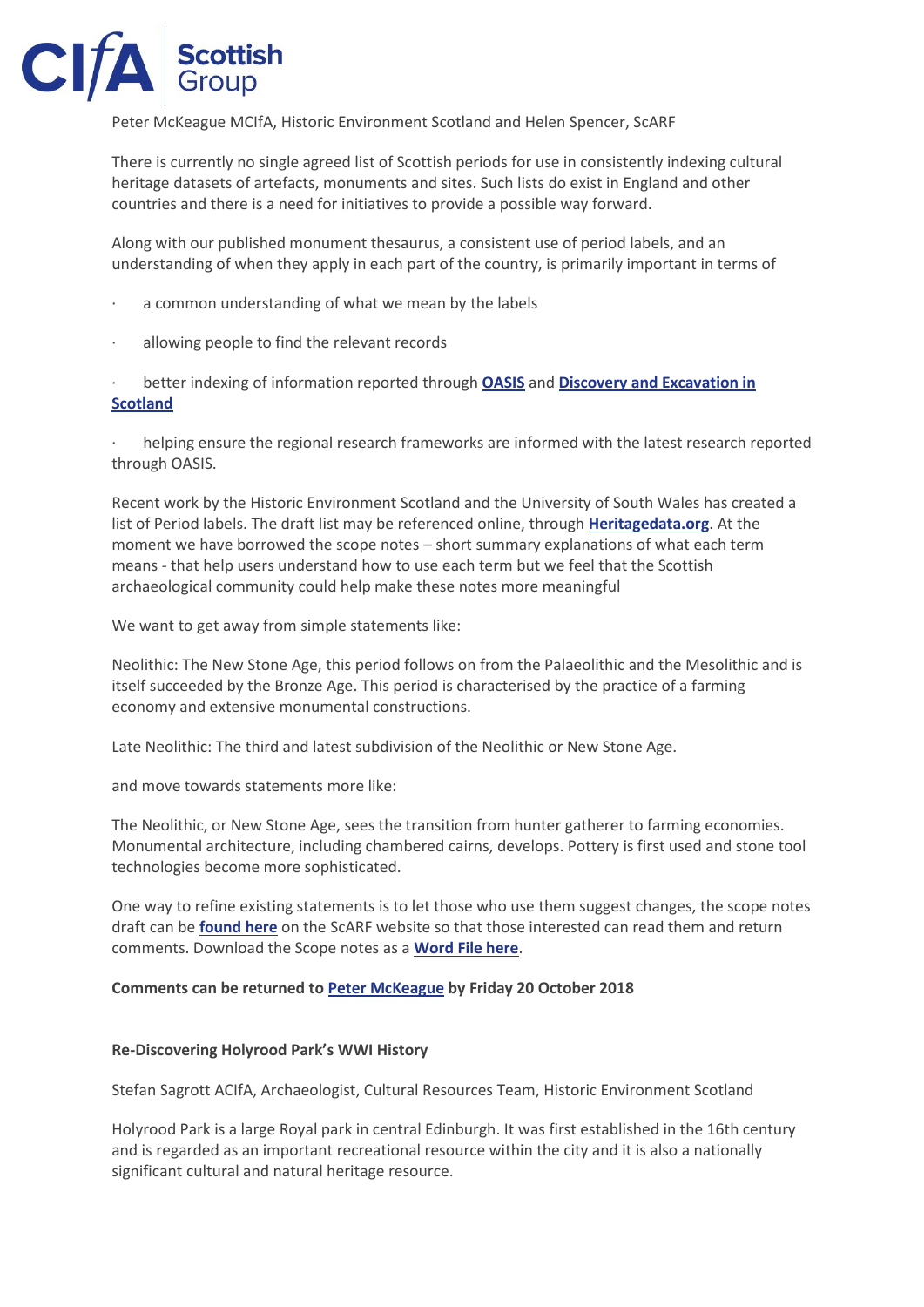

As part of the Park Management Strategy, last year Historic Environment Scotland commissioned an airborne laser scan survey of the park to both provide baseline data and to develop a better understanding of the archaeological remains in the park.

Analysis and interpretation of the data was undertaken by archaeologists in the Cultural Resources Team using a range of visualisations produced from the data. This was then compared the data to the Royal Commission's survey from the 1990s. Through doing this we have mapped around 1000 archaeological features, of these 580 match features mapped by the commission. We have been able to enhance the mapping, and understanding of 35 archaeological features. 406 new, potential archaeological features have been identified although most of these still require validation on the ground.

As well as a range of agricultural remains (field banks, cultivation remains, enclosures) which could date from the medieval period onwards, the survey has also revealed some very subtle and intriguing remains which are not normally visible on the ground.

Just to the north of Dunsapie Loch, either side of the Queen's Drive, three crenelated lines are visible in the ALS data aligned N-S. These are First World War trenches, each 80-90m long, with the western two linked by a single communication trench. There may be further trenches to the west but the data is not entirely clear.



First World War trenches, Dunaspie Loch, Holyrood Park (© Historic Environment Scotland)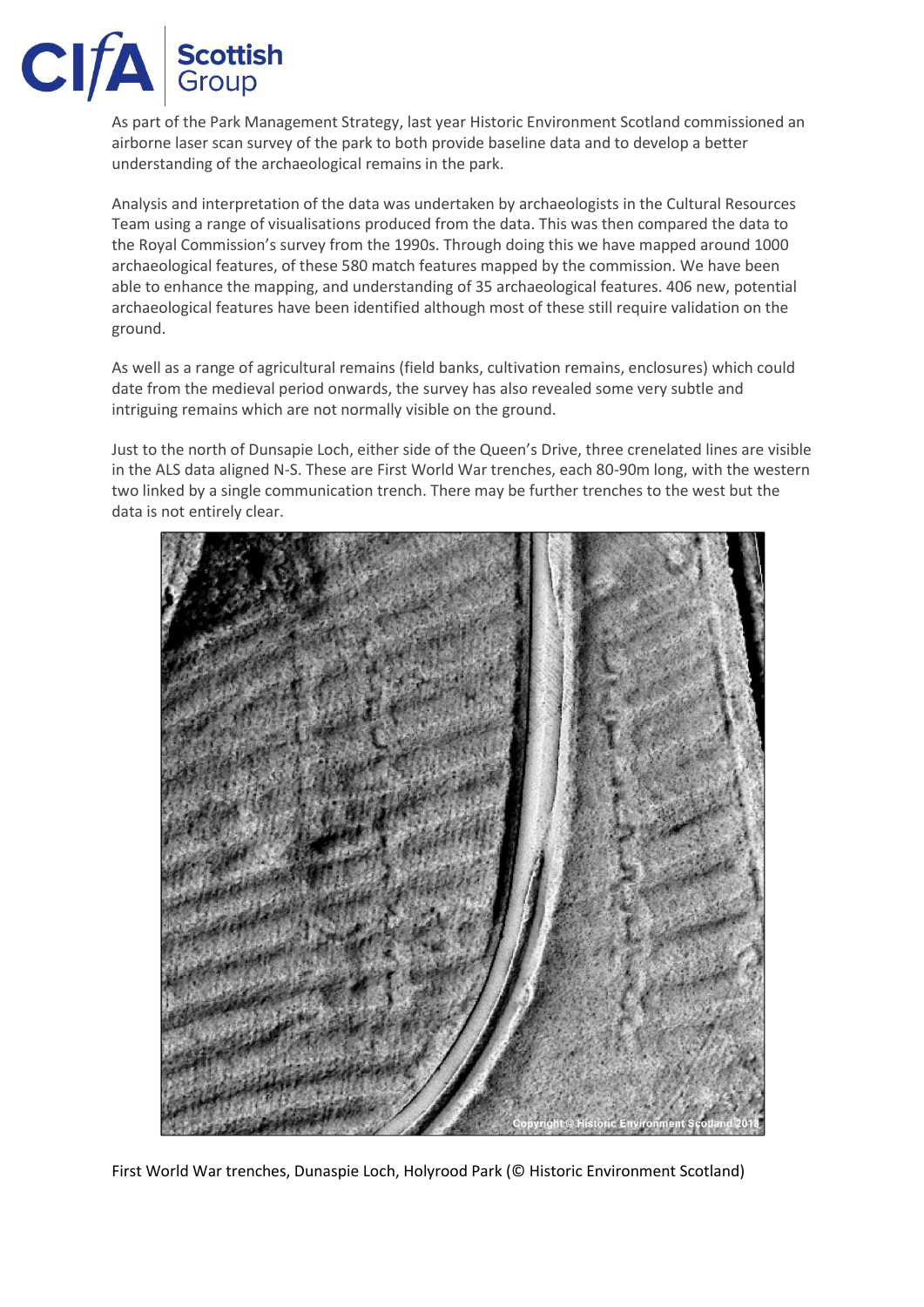

A little research tells us that these are not a new discovery; they were first noted by Stevenson in his 1940s survey of the park, although he was fairly dismissive of them for impeding on an area of rig. In the intervening years they seemingly were forgotten about.

The trenches feature traverses, which both restrict the effects of artillery hits and prevents anyone breaching the trench having a direct line of fire. This trench design is a common feature of War Office manuals at this time and reflects the British defence doctrine early in the war.

Visiting the area earlier in 2018, just as the late snow was melting, it was possible to pick out the rough outline of the easternmost trench through snow patches on the ground!



The same First World War trenches at Dunaspie Loch, Holyrood Park highlighted by snow (© Historic Environment Scotland)

The re-discovery of the trenches shines a light on an often-overlooked aspect of the Park's history and has helped us develop our understanding and interpretation of it. Research into whether these are defensive or practice trenches, who they may have been built by and when they might date to is still ongoing, although it has revealed that the Liverpool Scottish were mobilised in the park in 1914.

*The Historic Environment Scotland Cultural Resources Team is composed of archaeologists, architectural historians, archivists and historians. It provides expert archaeological advice on the*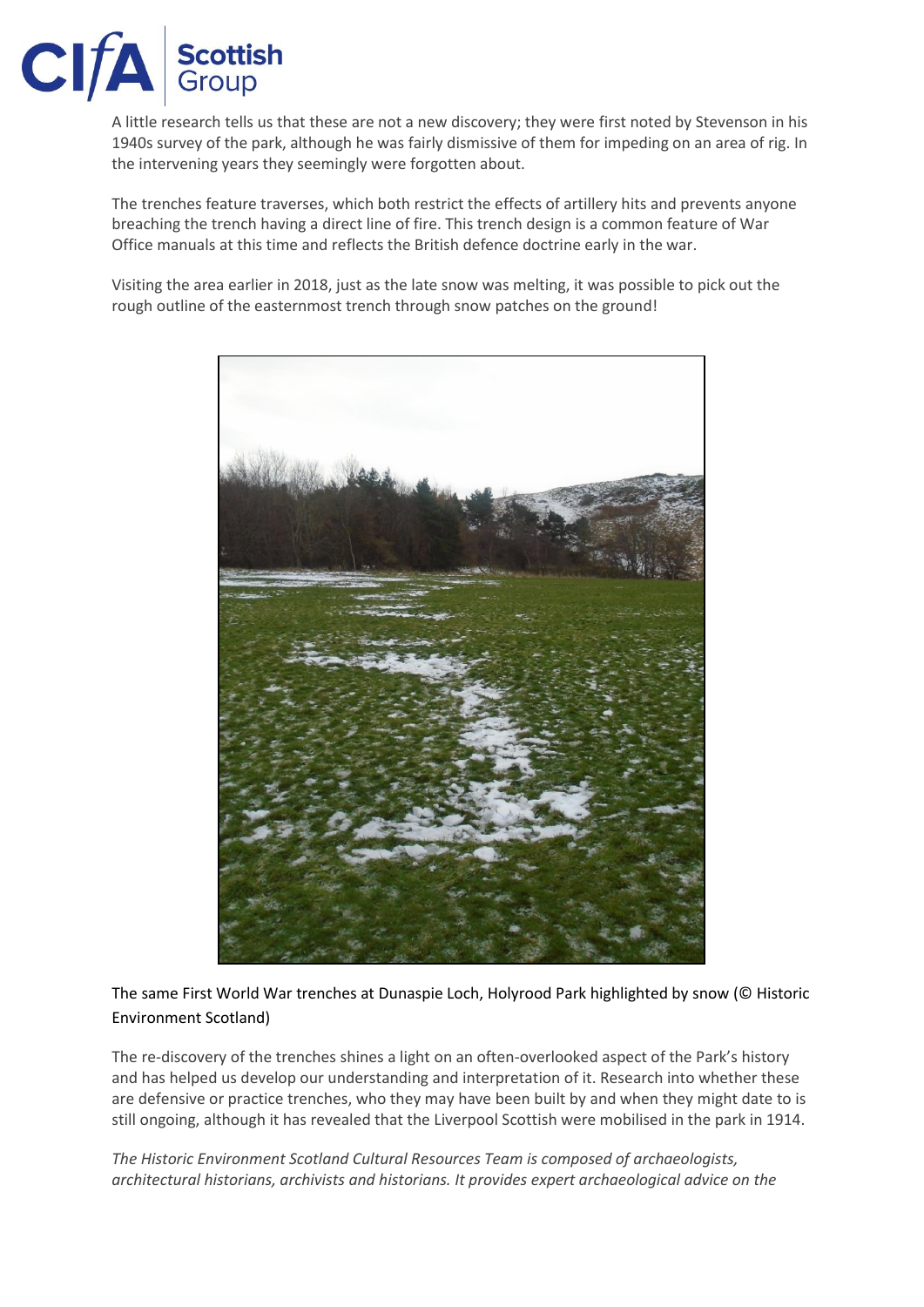

*Properties in Care and their significance, and undertakes & manages programmes of research into them. It produces and curates the Statements of Significance which express the values associated with a Property in Care and inform our work at them.*

# Other News

### **ScARF Update**

Helen Spencer and Anna MacQuarrie

It's been a busy summer in the ScARF office since the last newsletter as two more regional research framework (RF) projects have now got underway.

**Our Islands Our Past: Scotland's Islands Research Framework for Archaeology (SIRFA)** began at the start of July with the first steering group meeting taking place in August. The project covers the Western Isles, Shetland and Orkney. The PM is Dr Rebecca Rennell based at UHI who's working with the local archaeologists. The first year will concentrate on the Western Isles but will also consider some cross-cutting themes which relate to all the Islands. We are planning to hold the opening symposium in the Western Isles from **Tuesday 8 to Thursday 10 January 2019** with welcome reception on the Monday evening and closing reception on the Thursday evening, so please save the date if you would like to come – hopefully the weather will be kind to us! Keep an eye on the **[ScARF](https://twitter.com/ScARFHub)  [twitter feed](https://twitter.com/ScARFHub)** and sign up to our **[newsletter](https://us11.list-manage.com/subscribe?u=045457e56db3e5455f8068512&id=af9344daf0)** for the details as they are confirmed. You can also contact the **[ScARF team](mailto:scarf@socantscot.org)** if you want to find out more about the project and get involved!

The second RF to kick off is the **Perth and Kinross** region which is being led by David Strachan and Gavin Lindsay on behalf of Perth and Kinross Heritage Trust. This project officially started on the 1st August and we will have more details in the next newsletter.

The **South East Scotland research framework** team have also been busy and the draft period reports for the region have now been released and are **[available here](https://www.dropbox.com/sh/jh22xqdrftz1soy/AABkZx7k4JvRAfc3DI_ixiQWa?dl=0)**. They would welcome comments on the initial drafts or any contributions for case studies. Comments can be made online or you can contact the **[SESARF team](mailto:sesarf@wessexarch.co.uk)** directly. Further working documents will also be released in the coming months which will include more on the palaeo-environmental aspects and analysis of value and



impact.

There will be more info in the winter newsletter about our **Museums Collections (Farming and Fishing) Research Framework Project**. Anna is finishing putting all the outcomes of the project together which will be available for comment very soon.

Finally, we were very lucky to be able to go to the European Association of Archaeologists conference in Barcelona. The ScARF team helped co-ordinate a session on Research Frameworks across Europe and Anna presented a talk on the Scottish perspective written by Emma O'Riordan before she left ScARF.

There were some thoughtful discussions and lots of ideas of how countries could work together in future to expand framework projects across Europe. Watch this space…

Anna MacQuarrie © ScARF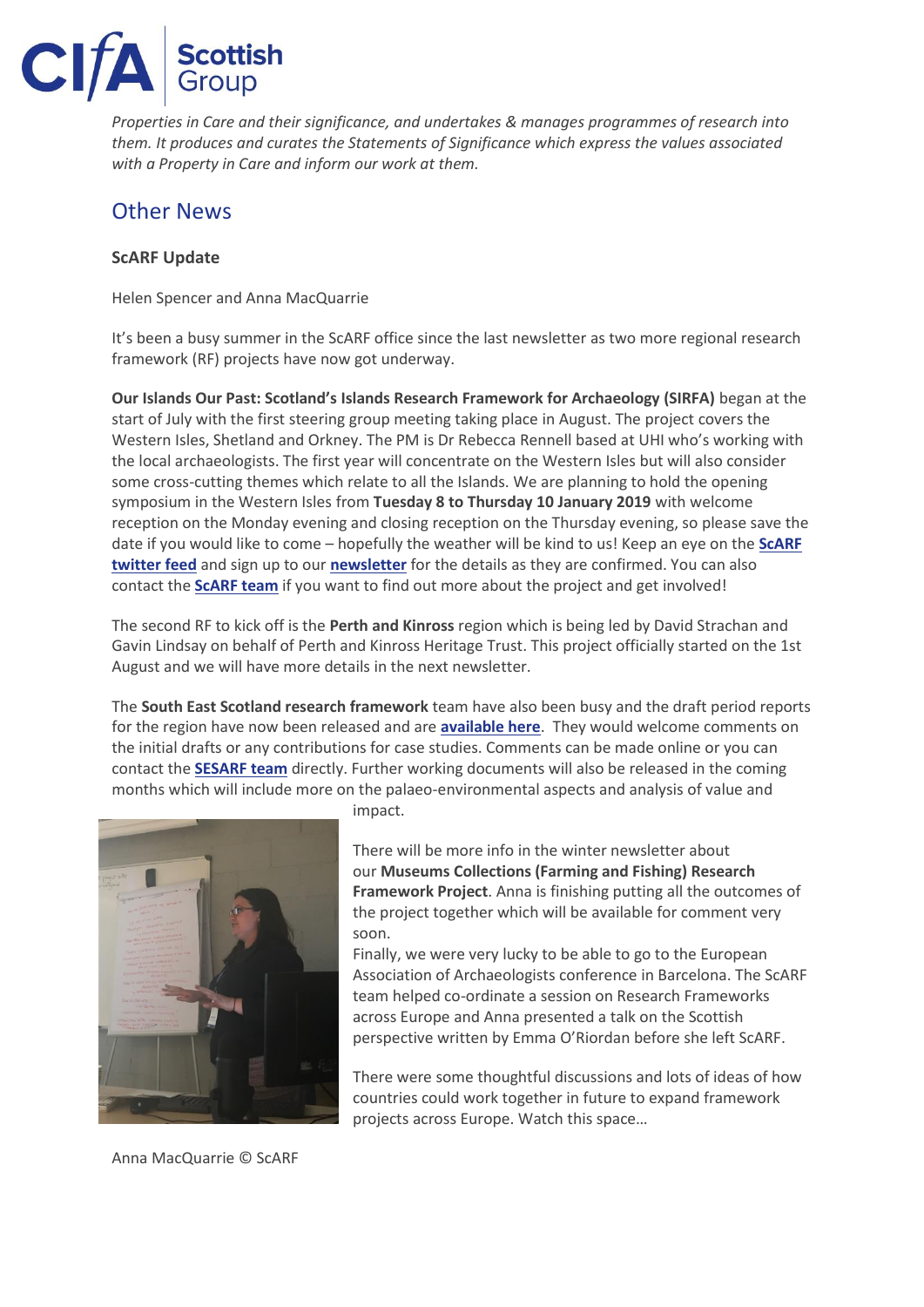

# **What does #3M\_DO and what is it doing for archaeology of the contemporary past in Scotland?**

Alex Hale, Historic Environment Scotlan

Since 2016, a growing collective of archaeologists, artists, academics and others interested in how archaeology is practiced today and how we engage archaeology with the contemporary past, have been gathering in different parts of Scotland to discuss, explore and practice contemporary archaeology\*

This loosely-defined collective has open membership -to anyone- and is not led by a specific organisation or person. It's called the '3rd Millennium Dis-Organisation' and is more commonly known as #3M\_DO. The aims of (dis)organisation should provide opportunities:

to discuss, observe, explore and expand our understandings of the archaeology of the contemporary, across and beyond Scotland

· to enable the development of a research culture to create and inform approaches for Scotland's contemporary archaeology

to create avenues of discourse with policy makers, archaeologists, loafers, public servants, students, artists and people, about the contemporary archaeologies of Scotland.

A 3M (dis)organisation should be open, free, virtual and skin to skin, creative, practice-based, progressive, disruptive and disorganised; to meet, discuss and transmit ideas of contemporary Scottish archaeologies

So, on Wednesday 29th August, we (dis)organised in Glasgow for #3M\_DO volume v. We gathered in the Merchant City and were divided into three groups, each group was guided by a 'provocateur', who enabled the participants to explore a certain aspect of Glasgow's contemporary past. Maya Hoole took people to the site of Bell's pottery and was able to get a guided viewing of one of the current student flats, which stand on the site today. They discussed mass-produced pottery compared with mass-produced students at the same location. This reflects the changing material, from pottery to students, but follows similar business models of mass-production through low-cost with high output. They wondered what future models of mass-production await this and other locations.

Kenny Brophy provoked responses from a group to trace a dead straight ley line through the grid pattern of the city streets, from St Enoch's Shopping Centre via Steelhenge to the Necropolis. They discussed Ludovic Mann and Harry Bell's readings of archaeological landscapes and the possibilities of routeways through lost topographies. By attempting to retrace a routeway through the city they explored a completely re-landscaped geography. They criss-crossed the city whilst critiquing interpretations of past archaeological data; encountered a contemporary artistic representation of Callanish standing stones in the middle of Strathclyde University campus and noticed a pub called Cairns Bar, but didn't go in!

The third group explored the materiality of Glasgow's burgeoning murals with Cara Jones as their provocateur. Recent muralisation is a growing form of regeneration, which conflates crime and creativity, that is rarely explored and acknowledged. Glasgow has some of the finest murals on its walls, painted by some very talented artists, many of whom began their creative journeys by tagging the city walls as graffiti artisits. They now work and are paid to provide a service through painting huge images of saints (St Mungo) and sinners (Billy Connolly). The group explored the archaeological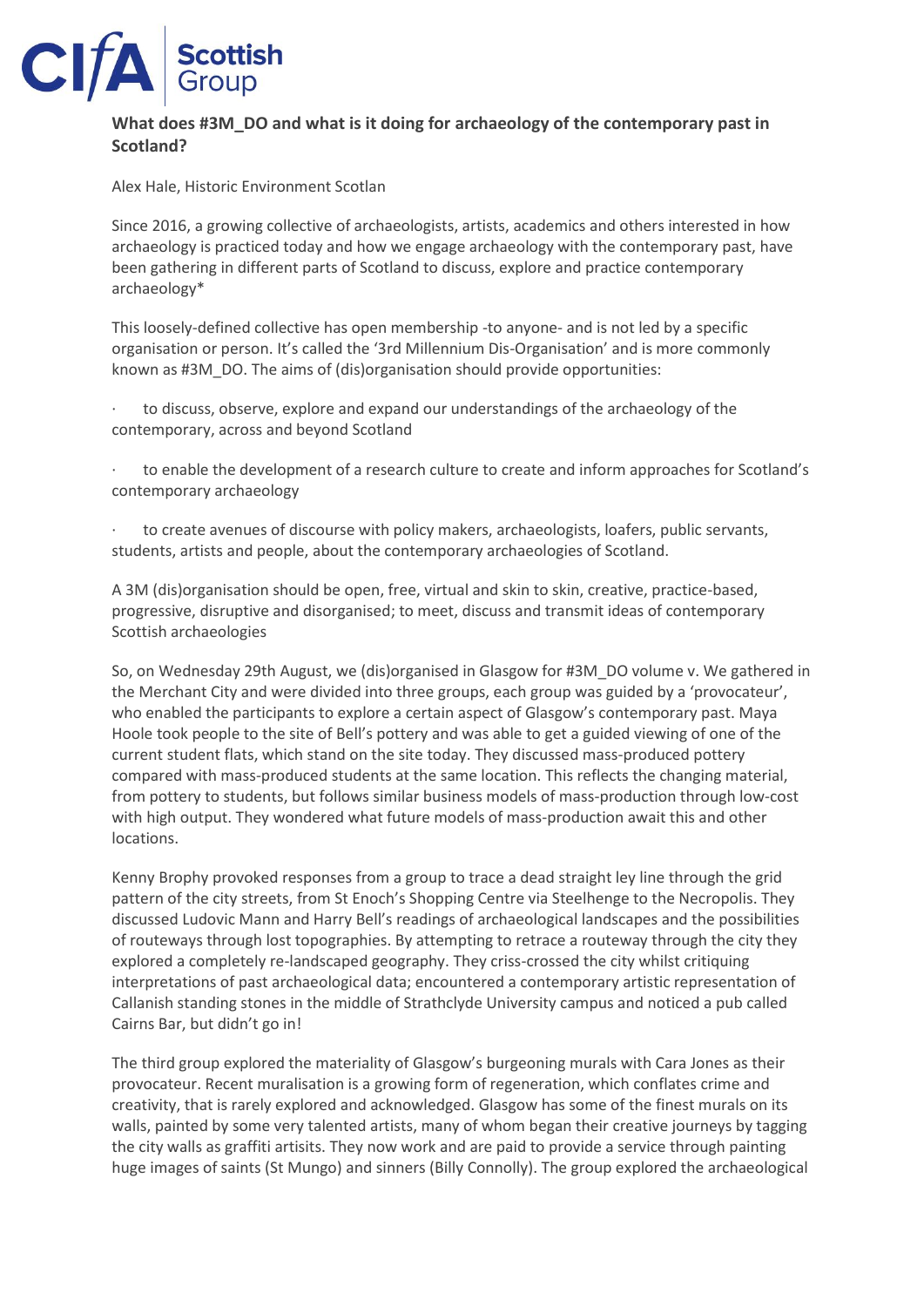material culture of murals; the gable ends of buildings, car parks, flaking paint and 'paste-ups'. They debated heritage of murals and how they could enable archaeologists to create their own. The (dis)organisation finished by all three group re-joining to share their different experiences and to reflect on contemporary archaeological practices in the urban anthill that is and will be GlasDO.

This was our 5th (dis)organisation; previous ones have been on Orkney, during the CHAT 2016 conference; in a café in Edinburgh and in a pub in Glasgow. As you may have gathered we recognise and value the need to talk, debate, listen, critique and practice contemporary archaeology. We are open to all-comers, recognise and practice multi-disciplinary archaeologies and are critically reflective.

If any or all of these qualities appeal to you drop us a line and we will welcome you to #3M\_DO vi in 2019, which aims to be practice-based, international, multi-scalar and suitably (dis)organised!

With thanks to Maya Hoole, Kenny Brophy, Cara Jones, Gavin MacGregor, Alex Hale and all the #3M\_DOi-v participants, contributors and supporters.

Contact: #3M\_DO c/o **[alex.hale@hes.scot](mailto:alex.hale@hes.scot)**

\*for more information on the archaeology of the contemporary past have a look at these:

### **[Archaeologists of the contemporary past](https://books.google.co.uk/books/about/Archaeologies_of_the_Contemporary_Past.html?id=kBs9mQEACAAJ&redir_esc=y)**

### **[Oxford handbooks](http://www.oxfordhandbooks.com/view/10.1093/oxfordhb/9780199602001.001.0001/oxfordhb-9780199602001)**

### **Barrow Magazine Relaunched!**

#### Eddie Stewart

This Summer, the Scottish Student Archaeology Society re-launched Barrow magazine from its 30 year silence. Barrow Magazine was founded in 1968 by the Glasgow University Archaeology Society, where it ran until 1988. It was organised and published by the student society and included articles by students on current theoretical and practical debates, as well as jokes, poems and digging songs. This relaunch is an attempt to revive the Barrow magazine as a platform for student discussion.

The Barrow magazine has a very mixed readership and we try to reflect that by promoting articles which are accessible to wider audiences. Our **[first issue](https://barrowmagazine.wordpress.com/blog/)** was published in June 2018 and we focused on the theme of 'Archaeology Year-Round' publishing articles on a range of topics from Community Outreach, Podcasting, Archives, Women in Heritage, Heritage Legislation and Student Conferences. We also had interviews and guest articles with a variety of archaeology graduates and professional archaeologists.

This season's issue will be published in early October on the theme of 'Archaeology and…' and will aim to explore and highlight the relationship between archaeology and other interest groups – those who interact with it, live with it and use it. We hope that this will bridge the gap between archaeology and subjects usually considered to be unrelated, throw a light on a variety of regions and/or explore how archaeology is involved in the lives of individuals.

We are looking for articles on a wide range of subjects within this general theme, and would be very interested in getting as many different perspectives as possible. We aim to produce **[a magazine](https://barrowmagazine.wordpress.com/blog/)** that is open and accessible to all levels, while still encouraging worthwhile debate within the subject.